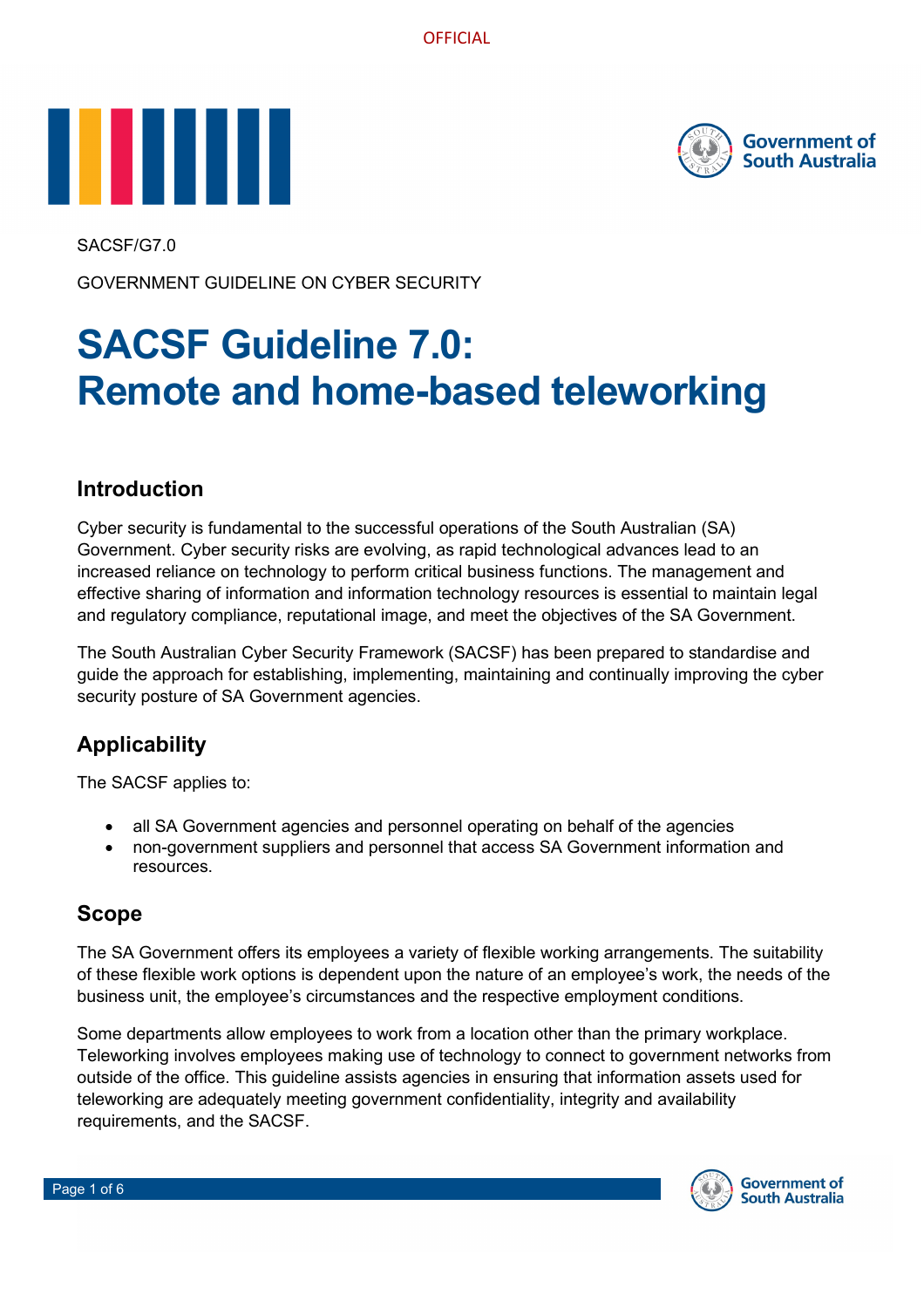Notwithstanding the benefits to employers and employees, teleworking adds a much greater risk to the security of government information assets.

In accordance with *[PC030 Protective Security in the Government of South Australia](https://www.dpc.sa.gov.au/resources-and-publications/premier-and-cabinet-circulars)* (PC030) and the *[South Australian Cyber Security Framework](https://www.dpc.sa.gov.au/responsibilities/protective-security-framework/cyber-security/the-sacsf)* (SACSF), agencies are responsible for developing and implementing policies and procedures to ensure the security of persons, assets and information associated with teleworking activities. Staff compliance is the responsibility of agency chief executives, as per *[PC030.](https://www.dpc.sa.gov.au/resources-and-publications/premier-and-cabinet-circulars)*

The Commissioner for Public Employment has issued Commissioner's Standards that include general provisions relating to working at home.

The SACSF policy statements related to this guideline include:

- **SACSF Policy Statement 2.12: Mobile Device Management**  Technical and procedural controls are in place to address the risks associated with the use of mobile devices including mobile phones, smartphones, tablets, laptops, portable electronic devices, portable storage and other portable internet-connected devices.
- **SACSF Policy Statement 2.13 Teleworking**  Secure practices for teleworking are established and understood by agency personnel, with technical controls implemented to enable secure remote access to agency information.
- **SACSF Policy Statement 2.4 Access to Information**  Access to agency systems, applications and information is based on business need, authorised by the information owner or delegated custodian and is limited to the minimum required for personnel to undertake their duties. Secure authentication mechanisms are in place to control access to agency systems, applications and information.
- **SACSF Policy Statement 2.6 Robust ICT Systems and Operations -** Standard operating procedures and technical controls must be in place to provide a consistent and secure approach to system administration, maintenance and configuration activities**.**
- **SACSF Policy Statement 2.8 Network Communications** Network communications must be secured, ensuring agency information traversing internal and external networks must be appropriately protected based on its classification and can only be accessed by authorised parties.

## **Considerations**

#### **Governance**

- Establish a formally endorsed teleworking policy, or include statements in an existing policy that:
	- $\circ$  designate an internal point of contact for approval, oversight, management and implementation
	- $\circ$  establish employee and vendor expectations and responsibilities
	- o identify IT equipment permitted in the telework context
	- o incorporate other agency policies and procedures
	- o outlines disciplinary actions for policy violations.
- Identify employees who require remote access to perform critical security functions and provide dedicated access, where possible. If a dedicated path is not available, remote

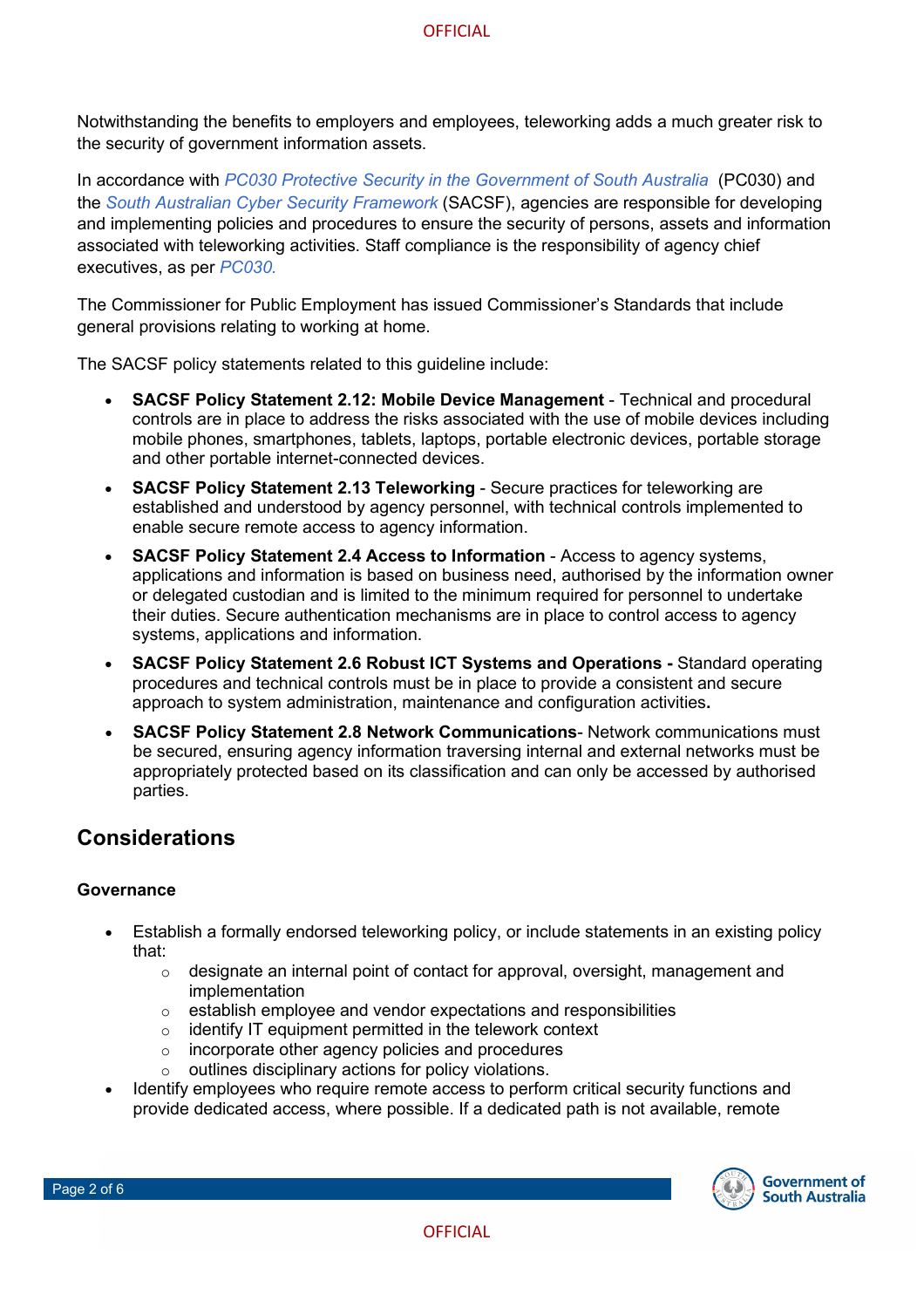access sessions for the identified staff should be prioritised to ensure they always have access.

- Include statements in an 'acceptable use' or similar policy that address:
	- $\circ$  if 'bring-your-own-device' (BYOD) is an appropriate practice, and if so include guidelines for staff using personal assets to conduct official business
	- $\circ$  The need to follow all policies and procedures set by the agency, regardless of where work is performed.
- Ensure the revocation of authority, access rights and the return of equipment when teleworking activities cease is incorporated into existing agency procedures.
- Include cyber security considerations for staff working remotely in business continuity plans.
- Develop and test a cyber security incident response plan that includes how your agency would detect, respond and recover to an incident that affects workstations on a remote network.

#### **Bring-Your-Own-Device (BYOD)**

- Subject to the information classification and nature of the work involved, agencies may elect to restrict or limit the use of personal equipment for work-based activities.
- Agencies should monitor and respond to any potential security risks introduced by staff using personal ICT equipment to access government information.
- Where possible, dedicated and managed equipment should be provided by the agency.
- Employees who connect to cloud-based government systems using their personal devices should comply with the South Australian Public Sector Code of Ethics related to appropriate handling of official information and use of government resources.

#### **Device management**

- Configure remote locate and wipe capabilities of work-issued electronic devices and ensure they are encrypted, including when locked if possible, and using pre-boot authentication.
- Travel devices are provisioned to staff for international travel in alignment with the risks associated with the destination country/countries.
- If appropriate, agency employees should be issued with newly provisioned accounts and electronic devices from a pool of dedicated devices to be used solely for work-related activities.
- Record details of all work-issued electronic devices such as product type, serial number and International Mobile Equipment Identity (IMEI) in a central asset register.
- Ensure electronic devices are running a vendor-supported operating system that is fully patched and securely configured with all non-essential accounts, information and functionality removed.
- Ensure that when a device is no longer required by a staff member for teleworking, it is returned to the agency for re-deployment.
- Ensure a mechanism is in place to patch vulnerabilities assessed as 'extreme' within 48 hours of release.
- Ensure response plans are prepared to mitigate the increase cybersecurity activities, including log review, attack detection, and incident response and recovery.
- Configure devices to automatically update endpoint detection and response applications.

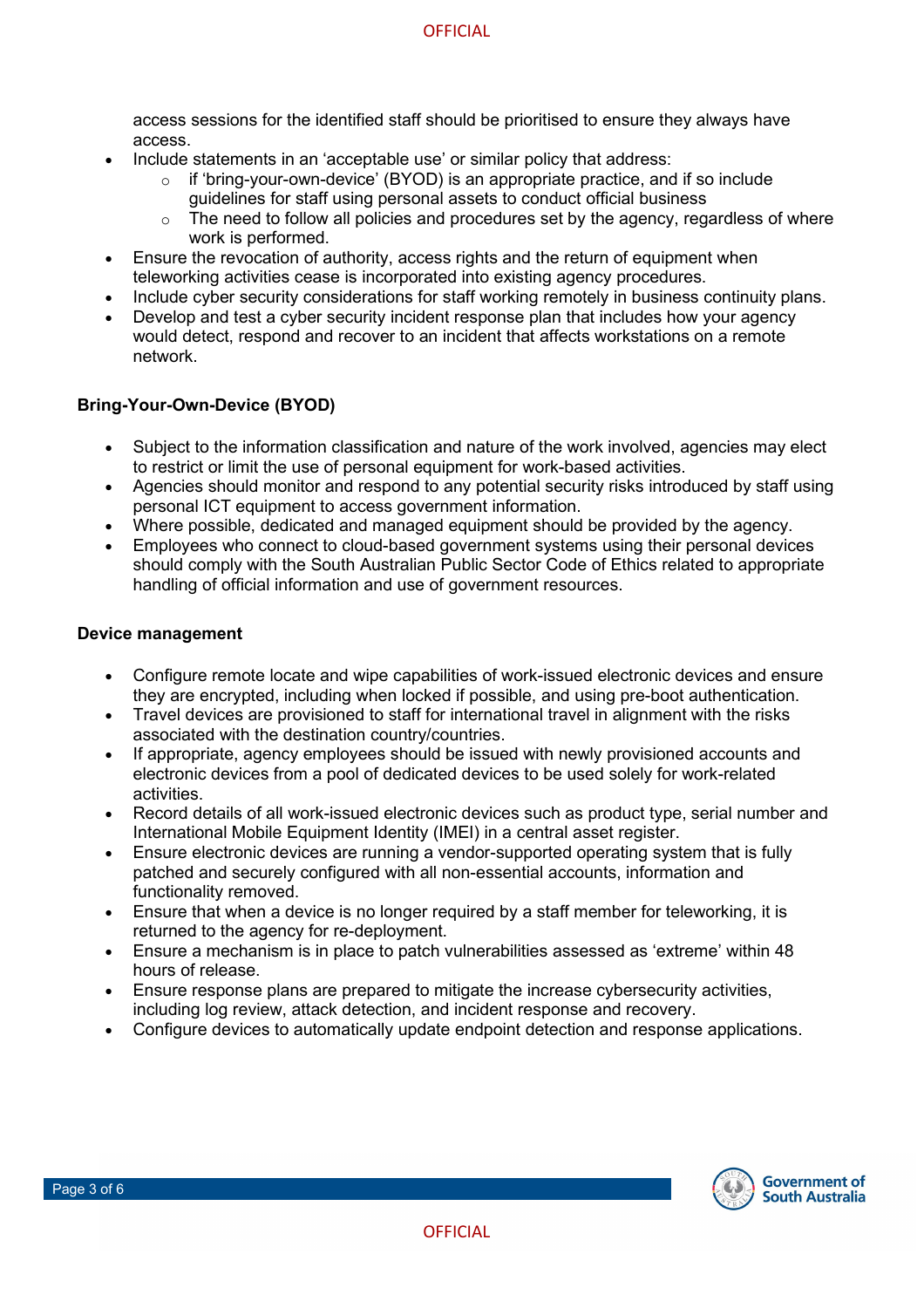#### **Remote access**

- Update Virtual Private Network (VPN), network infrastructure devices and all applicable devices with the latest software patches and security configurations.
- Implementing a jump server for personnel to perform administrative activities. When implementing a jump server to protect critical resources, multi-factor authentication and strict device communication restrictions should be used.
- All external connections should utilise multi-factor authentication to maintain appropriate security.
- Test remote access solutions capacity or increase capacity where possible.
- Ensure VPN and other remote plans are always up to date, and access systems are regularly patched.
- Ensure key personnel have dedicated or prioritised access to systems to facilitate the performance of critical security tasks.

#### **Security awareness**

- Personnel accessing official information and other information assets away from the office should treat those resources with the same level of care and discretion as if working in their usual environment.
- Increase awareness of cyber security for your staff, including what they need to consider, where they can go for help and how can they report any suspicious activities.
- Ensure staff are aware of data incident notification and response procedures and be on heightened alert to respond to a suspected security incident.

#### **Access to information**

- Ensure staff have the necessary training before remote working so they can confidently and securely access information that is relevant to their work.
- All public servants should use multi-factor authentication to connect to government networks when working remotely.
- Consider the classification of your agency information, how that information is accessed and where it is stored. There may be some agency information that is not appropriate to be accessed from outside of the office.
- Consider whether staff should be able to print information away from the office.

#### **Video conferencing**

- Undertake a risk assessment on all video conferencing platforms prior to use.
- Ensure only verified attendees are participating in meetings by requiring users to authenticate when joining.

#### **Systems and operations**

- Check whether your security policies or systems configurations are compatible with remote system administration and advise staff accordingly.
- Network configurations should not impact the ability for remote patching, domain authentication and group policy updates for employees who are teleworking.

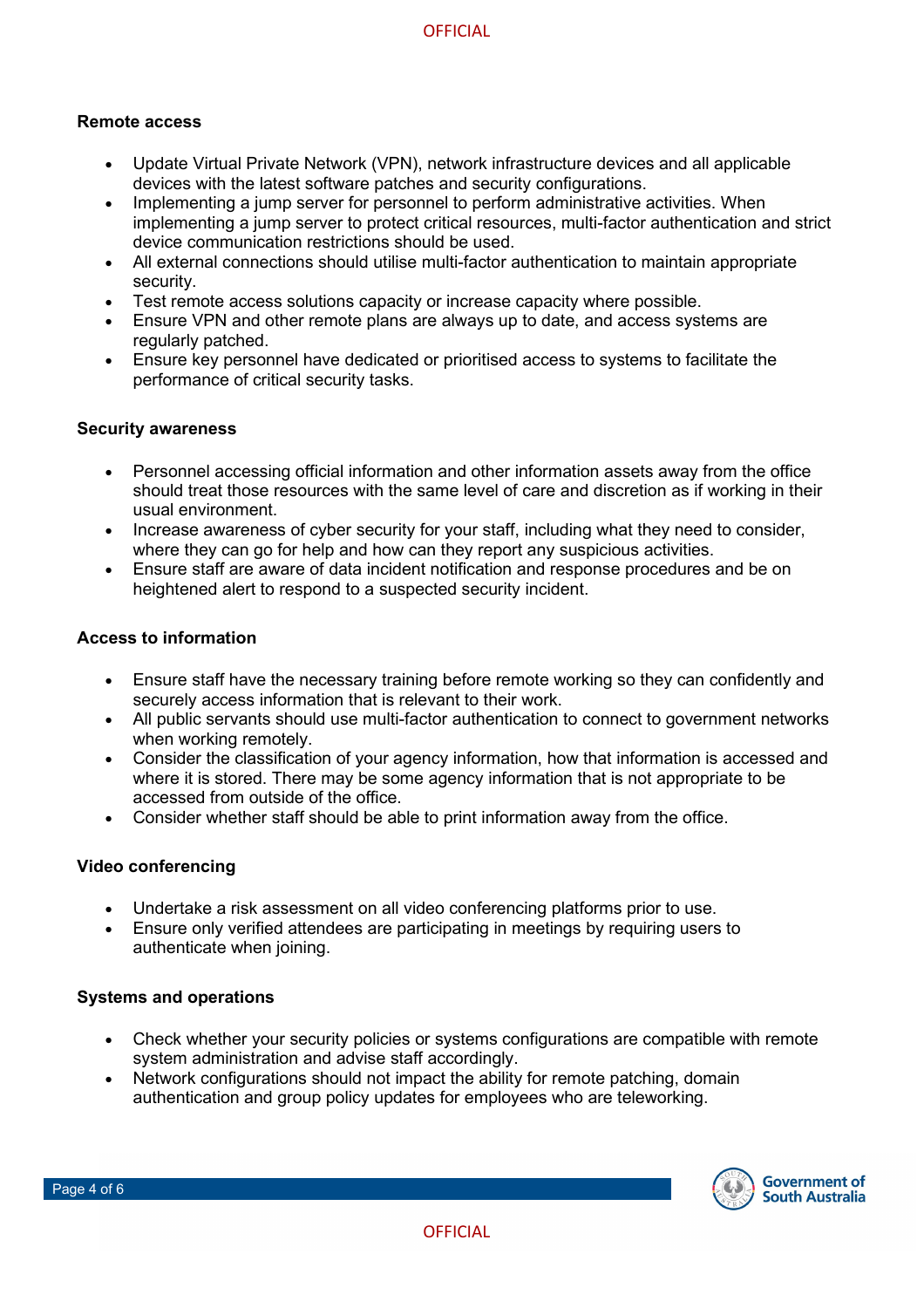- Ensure agency employees are aware that changes to network passwords while working remotely can result in synchronisation issues.
- Staff should store files in line with agency and state government record management requirements, making use of cloud-based systems such as Microsoft Office 365, noting that files saved locally may not be backed up.
- Any file saved by employees on local drives must be securely removed at the end of their tenure with the SA Government.
- Changes in remote access arrangements and more employees working from home may affect logging and cause an increase in false positives. Ensure you can still authenticate users and log actions in systems.
- Ensure that network communications and device event logs on work-issued devices are sent to a centralised logging facility for monitoring and detection of malicious cyber activity.

#### **Network communications**

- Ensure that network architecture is documented showing the incoming/outgoing egress points used by devices accessing devices remotely.
- Risk assessments are performed for all information flows associated with critical processes and appropriate controls applied.
- Ensure that network communications traversing external networks can be sent by an encrypted transport security layer.

#### **Departments and agencies should ensure that their cyber security posture is maintained. Should any controls be relaxed, a risk assessment should be undertaken and mitigation controls put into place if required.**

*This guideline does not aim to provide the reader with a complete list of responsibilities, obligations and controls associated with teleworking. The individual requirements of agencies will have direct bearing on what measures are implemented to mitigate identified risks.*

## **References, links and additional information**

- PC030 Protective Security [for the Government of South Australia](https://dpc.sa.gov.au/digital/security)
- [South Australian Cyber Security Framework](https://www.dpc.sa.gov.au/responsibilities/protective-security-framework/cyber-security)
- [Code of Ethics for the South Australian Public Sector](https://publicsector.sa.gov.au/policies-standards/code-of-ethics/)